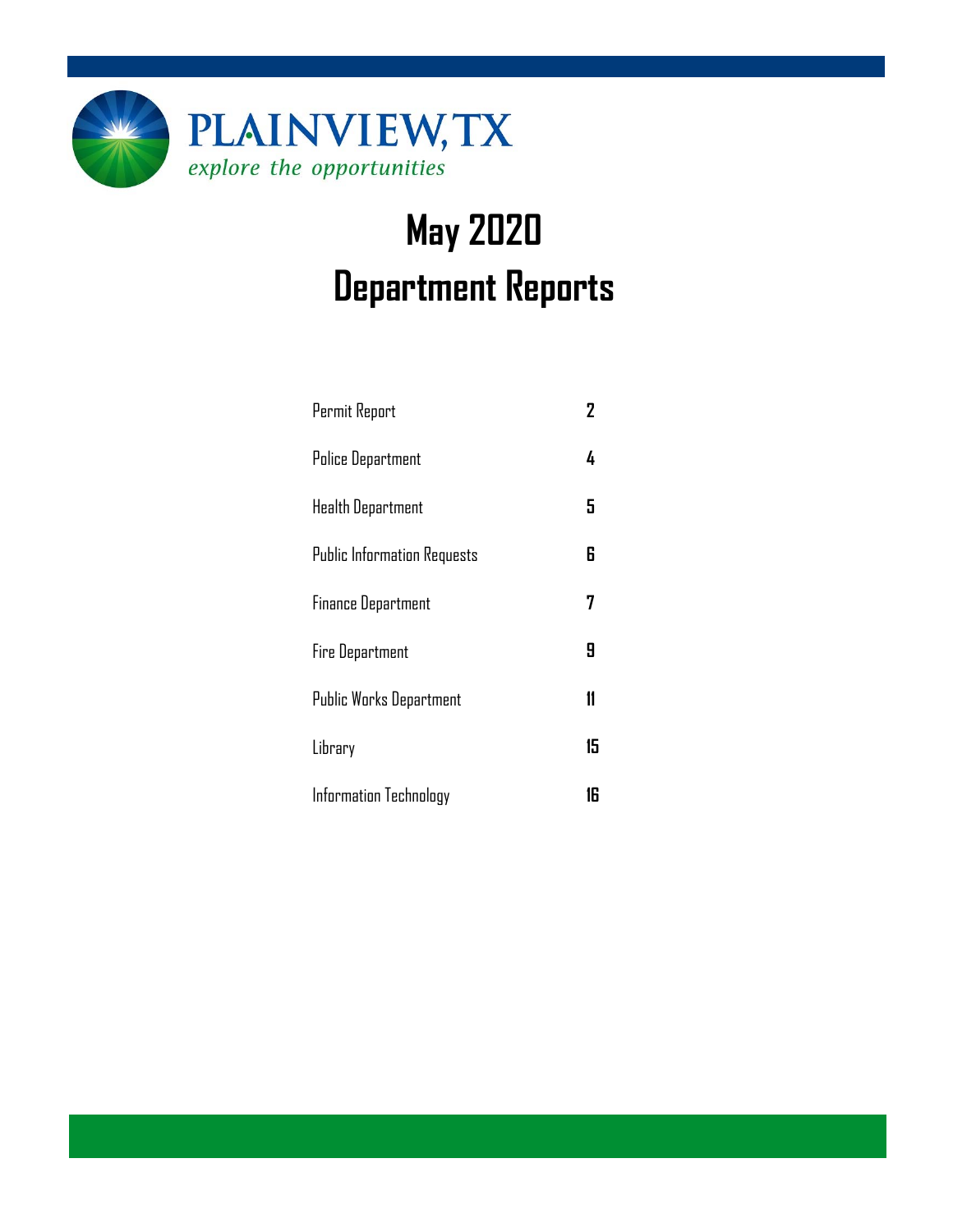### **Community Development Report May 2020 Data**

| <b>MAY 2020</b>       |  |                 |                 |  |  |  |
|-----------------------|--|-----------------|-----------------|--|--|--|
| <b>Permits Issued</b> |  |                 |                 |  |  |  |
|                       |  | <b>MAY 2020</b> | <b>MAY 2019</b> |  |  |  |
| <b>Buildings</b>      |  |                 |                 |  |  |  |
| Number                |  | 26              | 33              |  |  |  |
| Value                 |  | \$138,281.23    | \$855,765.00    |  |  |  |
| Fees                  |  | \$1,125.00      | \$2,203.80      |  |  |  |
| <b>Electrical</b>     |  |                 |                 |  |  |  |
| Number                |  | 18              | 8               |  |  |  |
| Fees                  |  | \$425.00        | \$200.00        |  |  |  |
| Plumbing              |  |                 |                 |  |  |  |
| Number                |  | 20              | 18              |  |  |  |
| Fees                  |  | \$714.12        | \$365.00        |  |  |  |
| <b>Mechanical</b>     |  |                 |                 |  |  |  |
| Number                |  | 7               | 11              |  |  |  |
| Fees                  |  | \$276.00        | \$300.00        |  |  |  |
| Zoning                |  |                 |                 |  |  |  |
| Number                |  | 4               | $\overline{2}$  |  |  |  |
| Fees                  |  | \$400.00        | \$520.00        |  |  |  |
| <b>Sprinkler</b>      |  |                 |                 |  |  |  |
| Number                |  | 1               | 3               |  |  |  |
| Fees                  |  | \$25.00         | \$230.00        |  |  |  |
| <b>TOTAL FEES</b>     |  | \$2,965.12      | \$3,818.80      |  |  |  |

### **Certificates of Occupancy issued in May 2020:**

Unconditional Care Dickerson Company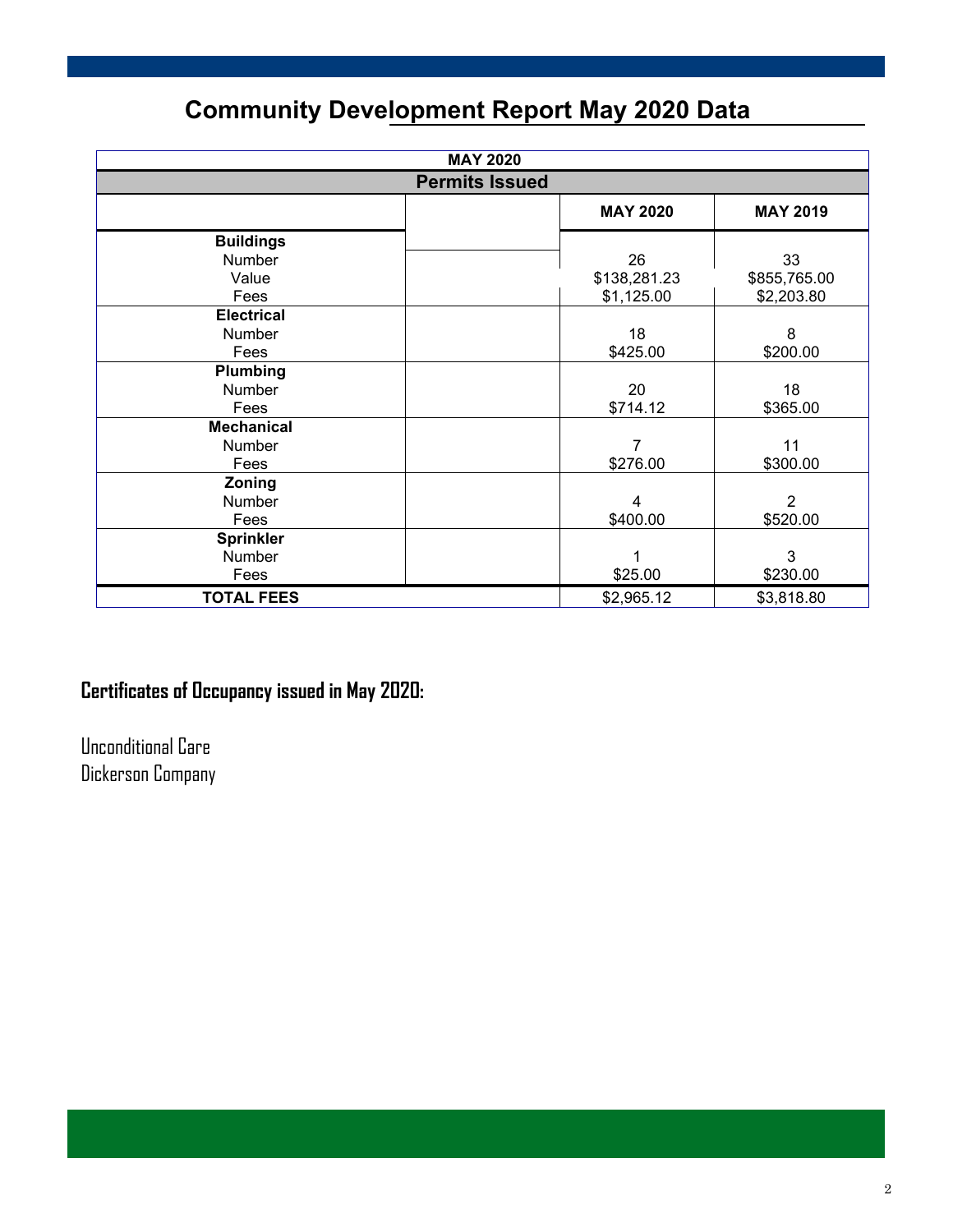### **Community Development Report May 2020 Data**

|                                                       |                                                  | <b>Nature of Building Permits</b> |                                    |                                               |                          |  |
|-------------------------------------------------------|--------------------------------------------------|-----------------------------------|------------------------------------|-----------------------------------------------|--------------------------|--|
| <b>Number of</b><br><b>Permits for current month</b>  | <b>Types</b>                                     | <b>Total to Date</b><br>This year | <b>Monthly</b><br><b>Valuation</b> | <b>This Calendar</b><br><b>Year to Date</b>   |                          |  |
|                                                       | New Residential                                  | 1                                 |                                    | \$                                            | 330,000.00               |  |
|                                                       | <b>Residential Addition</b>                      | 6                                 |                                    | \$                                            | 75,424.00                |  |
| 4                                                     | <b>Residential Remodel</b>                       | 10                                | \$                                 |                                               | 13,440.00                |  |
|                                                       | <b>Residential Repair</b>                        | $\overline{2}$                    |                                    | $\frac{6}{3}$                                 | 19,800.00                |  |
|                                                       | <b>Residential Demoli-</b>                       |                                   |                                    |                                               |                          |  |
|                                                       | <b>Residential Accesso-</b>                      | 1                                 |                                    | \$                                            | 6,500.00                 |  |
| 4                                                     | Garage/Carport                                   | 13                                | \$                                 | \$                                            | 33,115.00                |  |
| $\overline{2}$                                        | Storage Building                                 | 5                                 | \$                                 | \$                                            | 24,730.00                |  |
| $\overline{2}$                                        | <b>New Commercial</b>                            | 4                                 | \$                                 | \$                                            | 1,068,375.50             |  |
| 1                                                     | <b>Commercial Addition</b>                       | 4                                 | \$                                 | \$                                            | 378,500.00               |  |
|                                                       | <b>Commercial Remodel</b>                        | $\overline{7}$                    |                                    | $\overline{\$}$                               | 1,394,500.00             |  |
|                                                       | <b>Commercial Repair</b>                         |                                   |                                    | \$                                            |                          |  |
|                                                       | <b>Commercial Demoli-</b>                        | $\overline{2}$                    |                                    | \$                                            | 20,000.00                |  |
|                                                       | <b>Commercial Acces-</b>                         | 1                                 |                                    | \$                                            | 43,000.00                |  |
|                                                       | <b>Masonry Fence</b>                             | $\overline{1}$                    |                                    | $\overline{\mathcal{E}}$                      | 500.00                   |  |
|                                                       | Signs                                            | 10                                |                                    | $\overline{\$}$                               | 11,051.00                |  |
| 13                                                    | Roofing                                          | 43                                | \$                                 | \$                                            | 298,482.32               |  |
|                                                       |                                                  |                                   |                                    | \$                                            |                          |  |
|                                                       |                                                  |                                   |                                    | $\overline{\mathbf{S}}$                       |                          |  |
| 26                                                    |                                                  | 110                               | \$                                 | \$                                            | 3,717,417.82             |  |
|                                                       |                                                  | <b>Building Valuation</b>         |                                    |                                               |                          |  |
| Last Year<br>To Date                                  | \$11,409,157.89                                  |                                   | This Year<br>To Date               | \$                                            | 3,717,417.82             |  |
|                                                       | <b>Code Enforcement Activity Summary</b>         |                                   |                                    |                                               |                          |  |
| <b>Administrative Warrants is-</b><br>sued            | <b>Violations is-</b><br>sued/Compliance<br>Rate | <b>Citations is-</b><br>sued      |                                    | Demo Orders issued/Demolitions per-<br>formed |                          |  |
| 0                                                     | 44/19                                            | 1                                 |                                    | 1                                             |                          |  |
|                                                       | <b>Planning and Zoning Activity Summary</b>      |                                   |                                    |                                               |                          |  |
| <b>Plats cases submitted</b>                          | Zoning cases submitted                           |                                   |                                    |                                               | Variance cases submitted |  |
| 0                                                     | 1                                                |                                   |                                    | 3                                             |                          |  |
| <b>SWEEP 1-2020</b><br>Start date 1/13/2020-1/24/2020 | <b>Letters Sent</b><br>1390                      | <b>Violations</b><br>94           |                                    | <b>Citations</b><br>0                         |                          |  |
| <b>Certificate of Occupancy</b><br>Number             |                                                  | <b>This Month</b><br>2            | <b>Year To Date</b><br>18          |                                               |                          |  |

3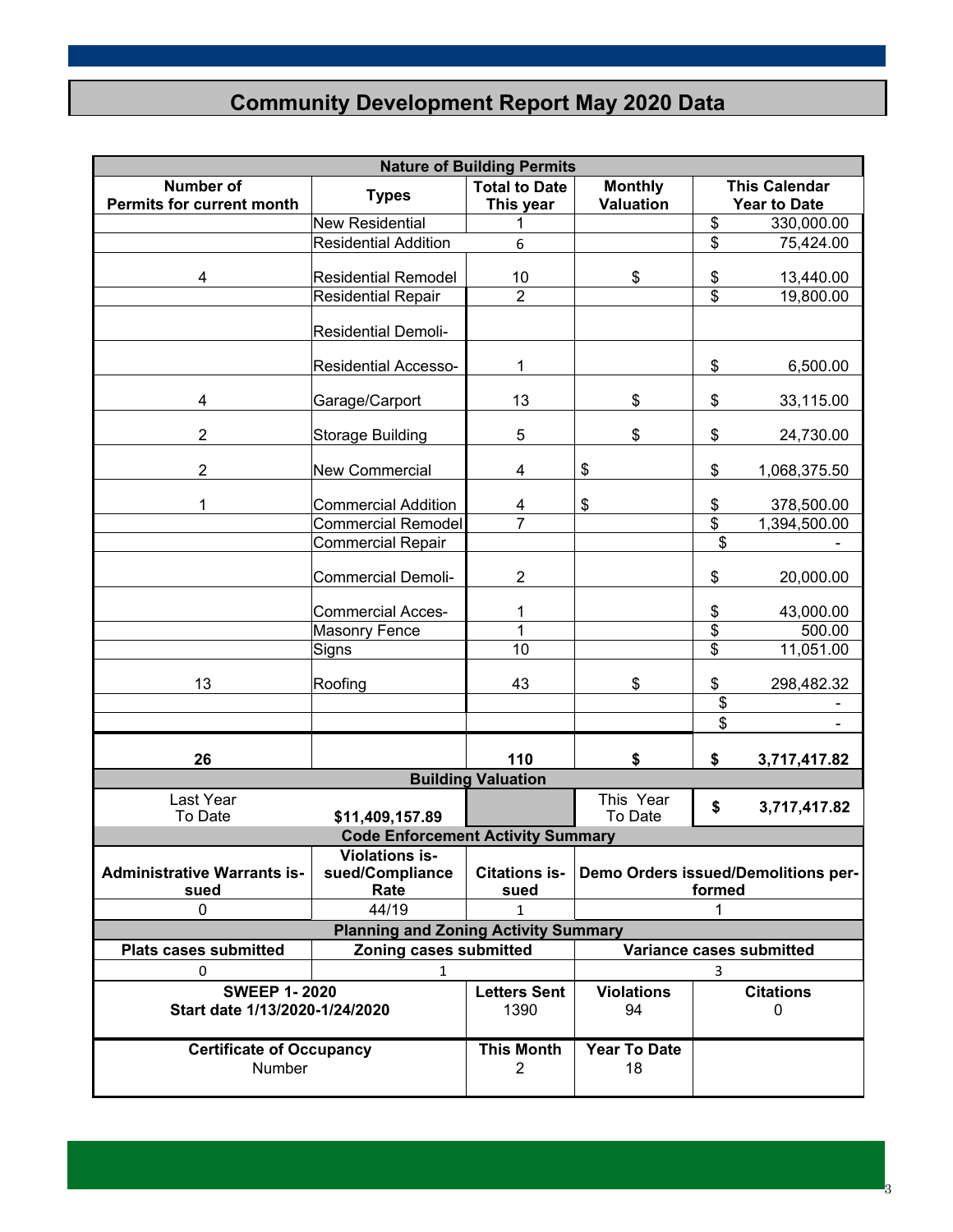### **Police Department Report May 2020 Data**

#### **May 2020**

| <b>Total Calls for Service</b> | 1.910 |
|--------------------------------|-------|
| Police Calls                   | 1.684 |
| Fire Calls                     | 15    |
| <b>EMS Calls</b>               | 233   |
| <b>Primary Categories</b>      | 253   |
| <b>Total Arrests</b>           | 37    |
| <b>Total Citations</b>         | 714   |
| <b>Total Violations</b>        | 252   |
| <b>Total Reports Written</b>   | 177   |
| <b>Cases Assigned for</b>      |       |
| further Investigation          | 89    |

### **May 2020 May 2019**

| <b>Animal Cruelty</b>        | 1  | Harassment                | 7  |
|------------------------------|----|---------------------------|----|
| Agency Assists               | 5  | Health and Safety         | П  |
| Animal Problem               | 1  | Juvenile Problem          | Π  |
| Assaults                     | 29 | Kidnapping                | П  |
| Burglary                     | 11 | Mental Subject            | 2  |
| <b>Controlled Substances</b> | 74 | Miscellanenus             | 7  |
| Damaged Property             | 13 | <b>Missing Person</b>     | Π  |
| Deaths                       | 1  | Obstructing Justice       | 3  |
| DUI                          | R  | <b>Obstructing Police</b> | Я  |
| Forgery                      |    | Persons Crimes            | 7  |
| Fraud                        | 3  | Privacy Violations        |    |
| Property                     | 7  | Public Intoxication       | 5  |
| Follow Up Investigations     | Π  | Stolen Vehicle            | R  |
| Theft                        | 30 | <b>Traffic Arrests</b>    | 9  |
| <b>Traffic Accident</b>      | 39 | <b>Traffic Problem</b>    | 3  |
| Trespassing                  | 5  | Warrant                   | 1П |
| <b>Weapons Offenses</b>      | 1  | <b>Stolen Property</b>    | 1  |
| Robbery                      | П  | Sexual Assault            | 2  |
| Suspicious Activity          |    | Reckless Damage           |    |
| <b>Threats</b>               |    | Other Sex Offenses        | 7  |
| Liquor Law                   | 7  | <b>Domestic Problem</b>   |    |
| <b>Family Disturbance</b>    |    | <b>Public Peace</b>       | Н  |
| Escape/Flight                |    |                           |    |

#### **May 2019**

| Total Calls for Service      | 1.931 |
|------------------------------|-------|
| <b>Police Calls</b>          | 1,705 |
| Fire Calls                   | 71    |
| <b>EMS Calls</b>             | 205   |
| Primary Categories           | 306   |
| <b>Total Arrests</b>         | 86    |
| <b>Total Citations</b>       | 184   |
| <b>Total Violations</b>      | 223   |
| <b>Total Reports Written</b> | 229   |
| <b>Cases Assigned for</b>    |       |
| further Investigation        | 91    |

| Abandoned Vehicles              | 1              | Harassment                | 3  |
|---------------------------------|----------------|---------------------------|----|
| Agency Assists                  | 3              | <b>Health and Safety</b>  | Π  |
| Alarm                           | Π              | Juvenile Problem          | 3  |
| Assaults                        | 27             | Kidnapping                |    |
| Burglary                        | 7              | Mental Subject            |    |
| <b>Controlled Substances</b>    | 19             | Miscellaneous             | 8  |
| <b>Damaged Property</b>         | 8              | <b>Missing Person</b>     | 3  |
| <b>Deaths</b>                   | $\overline{2}$ | Obstructing Justice       | 4  |
| DUI                             | 5              | <b>Obstructing Police</b> | 3  |
| Forgery                         | 3              | Persons Crimes            |    |
| Fraud                           | 9              | Privacy Violations        | 2  |
| Property                        | R              | Public Intoxication       | 2  |
| <b>Follow Up Investigations</b> | Π              | Stolen Vehicle            | 7  |
| Theft                           | 42             | <b>Traffic Arrests</b>    | 16 |
| <b>Traffic Accident</b>         | 72             | <b>Traffic Problem</b>    | 7  |
| Trespassing                     | 1              | Warrant                   | 29 |
| <b>Weapons Offenses</b>         | 4              | Money Laundering          | Π  |
| Robbery                         | Π              | Sexual Assault            | 3  |
|                                 |                | Custody/Jail Inci-        |    |
| Suspicious Activity             | П              | dent                      | П  |
| <b>Threats</b>                  | 4              | Other Sex Offenses        | 4  |
| Liquor Law                      | Π              | <b>Domestic Problem</b>   |    |
| <b>Family Disturbance</b>       | П              | <b>Public Peace</b>       | 4  |
| <b>Animal Cruelty</b>           | Π              | <u>Pornography</u>        |    |

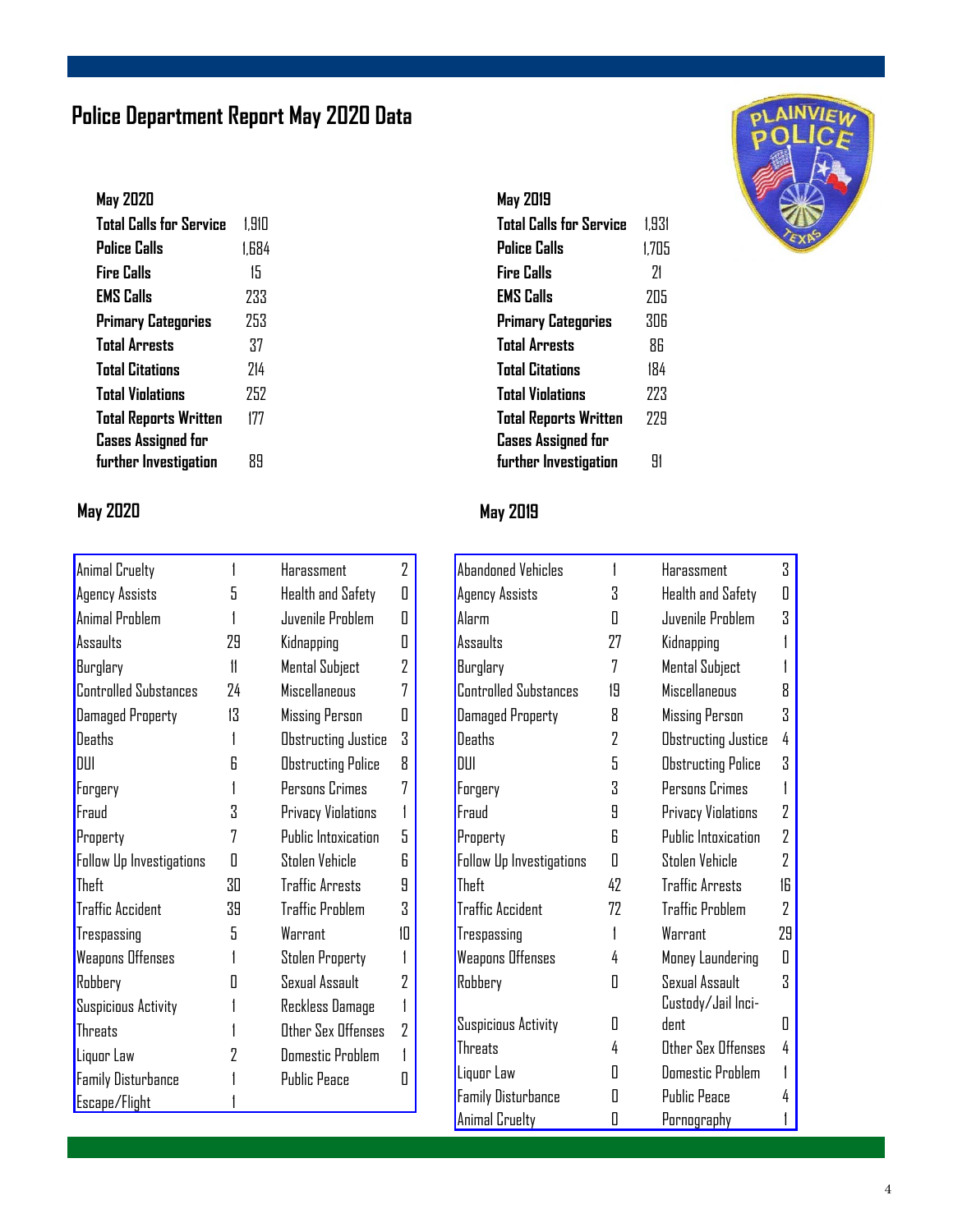### **Health Department Report May 2020 Data**

|                    |                                        |                | Department                |                |
|--------------------|----------------------------------------|----------------|---------------------------|----------------|
|                    |                                        | 52             | 53                        | 56             |
|                    | <b>Service Provided</b>                |                |                           |                |
|                    | <b>Allergy Shots</b>                   |                |                           |                |
|                    | <b>Blood Pressure</b>                  |                |                           |                |
|                    | Cholesterol                            |                |                           |                |
|                    | <b>Counsel and Educated</b>            | $\overline{2}$ | 14                        | $\overline{2}$ |
|                    | <b>Drug Testing</b>                    |                |                           |                |
|                    | Glucose                                |                |                           |                |
|                    | Jail Clients                           |                |                           |                |
|                    | Outreach Clinics (heart & cholesterol) |                |                           |                |
|                    | Phlebotomy                             |                |                           |                |
| <b>PPD Testing</b> |                                        |                | 4                         |                |
|                    | <b>Pregnancy Test</b>                  |                |                           |                |
|                    | STD and HIV Patients                   |                |                           |                |
|                    | <b>TB Clinic</b>                       |                |                           |                |
|                    | Immunizations                          |                |                           |                |
|                    | flu shots                              |                |                           |                |
|                    | Mammogram Vouchers                     | $\overline{2}$ |                           |                |
|                    | Complaints & Inspections               |                | $\ensuremath{\mathsf{3}}$ |                |
|                    | <b>Food Permits</b>                    |                | $\overline{7}$            |                |
|                    | Immunization Inquiries                 |                |                           | $\overline{2}$ |
|                    | 5 Total Patient Services               | 4              | 28                        | $\overline{4}$ |
|                    |                                        | 11.11%         | 77.78%                    | 11.11%         |
|                    |                                        |                |                           |                |

The Health Department was closed to the public during the month of May 2020.

#### **Food Inspections Monthly List May 2020**

**#** Prev #

| <b>Insp Date</b> | <b>Establishment Name</b>   | <b>Demerits</b> | <b>Vinlations</b> | <b>Violations</b> |
|------------------|-----------------------------|-----------------|-------------------|-------------------|
| 5/20/2020        | Westridge Park Pool         | OK              |                   |                   |
| 5/22/2020        | Westridge Water Co. Pool    | OK              |                   |                   |
| 5/26/2020        | Plainview Country Club Pool |                 |                   |                   |
|                  | Daily PUM calls             | >100            |                   |                   |
|                  | Reportable Conditions       | 15              |                   |                   |

DC=daycare, SP=swimming pool, OB=observation consult-follow-up, C=closed FB=food booth, CP=complaint, MT=mobile Truck, R=reinspection, F=failed NS=no score, OK=OK, TC=temporarily closed, NA=not able to inspect

Most of the Health Inspector's time has been spent on COVID-19 cases.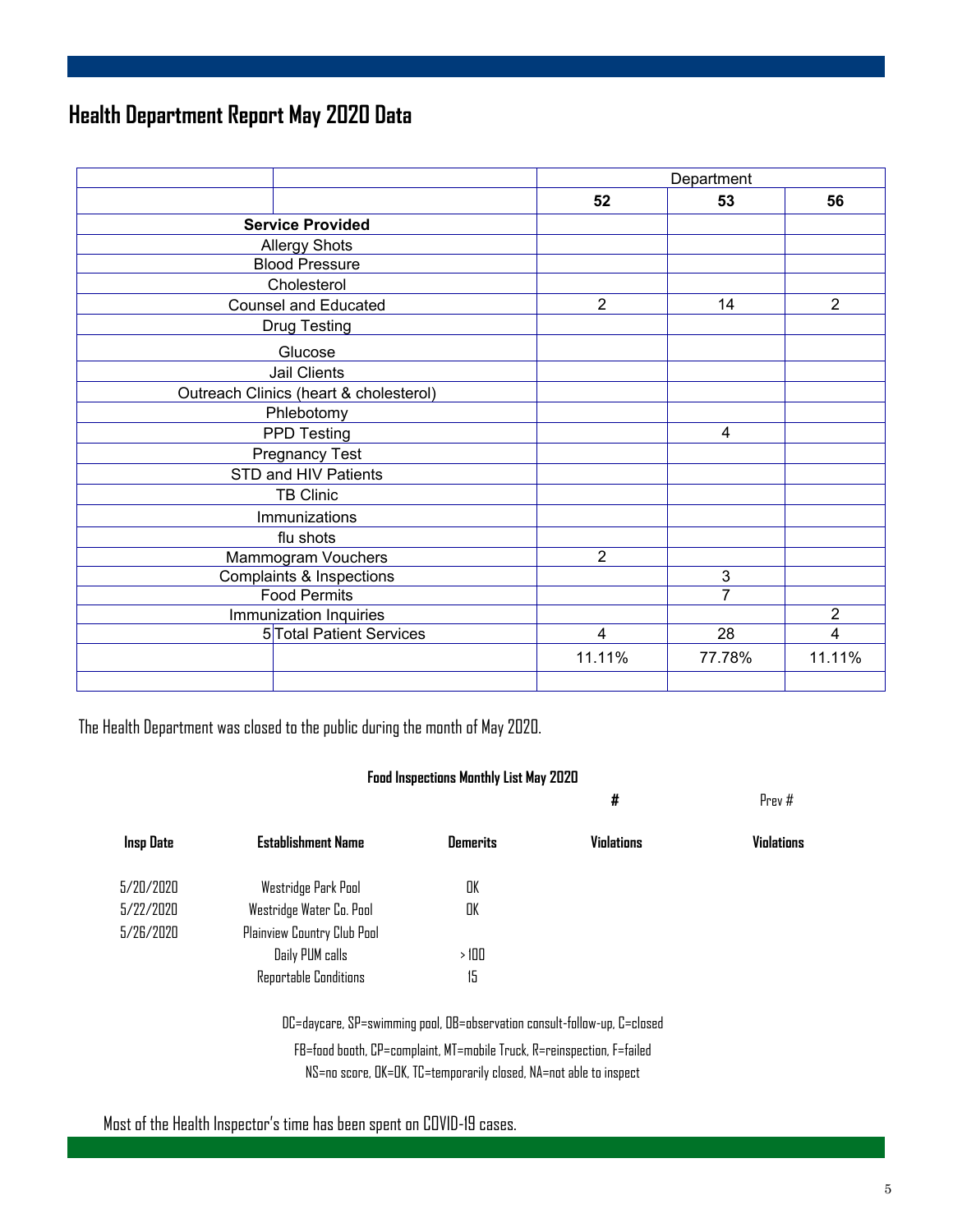### **Public Information Requests Report May 2020 Data**

| <b>Public Information Requests Logs</b> |                |                          |                |  |  |  |
|-----------------------------------------|----------------|--------------------------|----------------|--|--|--|
|                                         |                |                          |                |  |  |  |
|                                         | City Secretary | <b>Police Department</b> | Fire*          |  |  |  |
| $0$ ct-18                               | 5              | П                        | 5              |  |  |  |
| Nov-18                                  | 13             | O                        | $\overline{2}$ |  |  |  |
| Dec-18                                  | 4              | Π                        | 7              |  |  |  |
| Jan-19                                  | 9              | Π                        | 8              |  |  |  |
| Feb-19                                  | 6              |                          | 2              |  |  |  |
| Mar-19                                  | 6              | 3                        |                |  |  |  |
| Apr-19                                  | 5              | Π                        | 3              |  |  |  |
| May-19                                  | 3              |                          |                |  |  |  |
| $Jun-19$                                |                | П                        | 7              |  |  |  |
| Jul 19                                  | 7              | П                        |                |  |  |  |
| $Aug-19$                                | 8              |                          |                |  |  |  |
| $Sep-19$                                | 9              |                          | 3              |  |  |  |
| Oct 19                                  | 8              |                          | 3              |  |  |  |
| Nov-19                                  | 0              |                          | $\overline{2}$ |  |  |  |
| Dec-19                                  | $\overline{2}$ | 3                        | 7              |  |  |  |
| Jan 20                                  | 7              | 2                        |                |  |  |  |
| Feb 20                                  |                |                          | 4              |  |  |  |
| Mar-20                                  |                | 0                        | 3              |  |  |  |
| $Apr-20$                                | 4              | $\overline{2}$           | $\overline{2}$ |  |  |  |
| $May-20$                                | 3              | Π                        | $\overline{2}$ |  |  |  |

 $\,$ \*Medical Records Requests only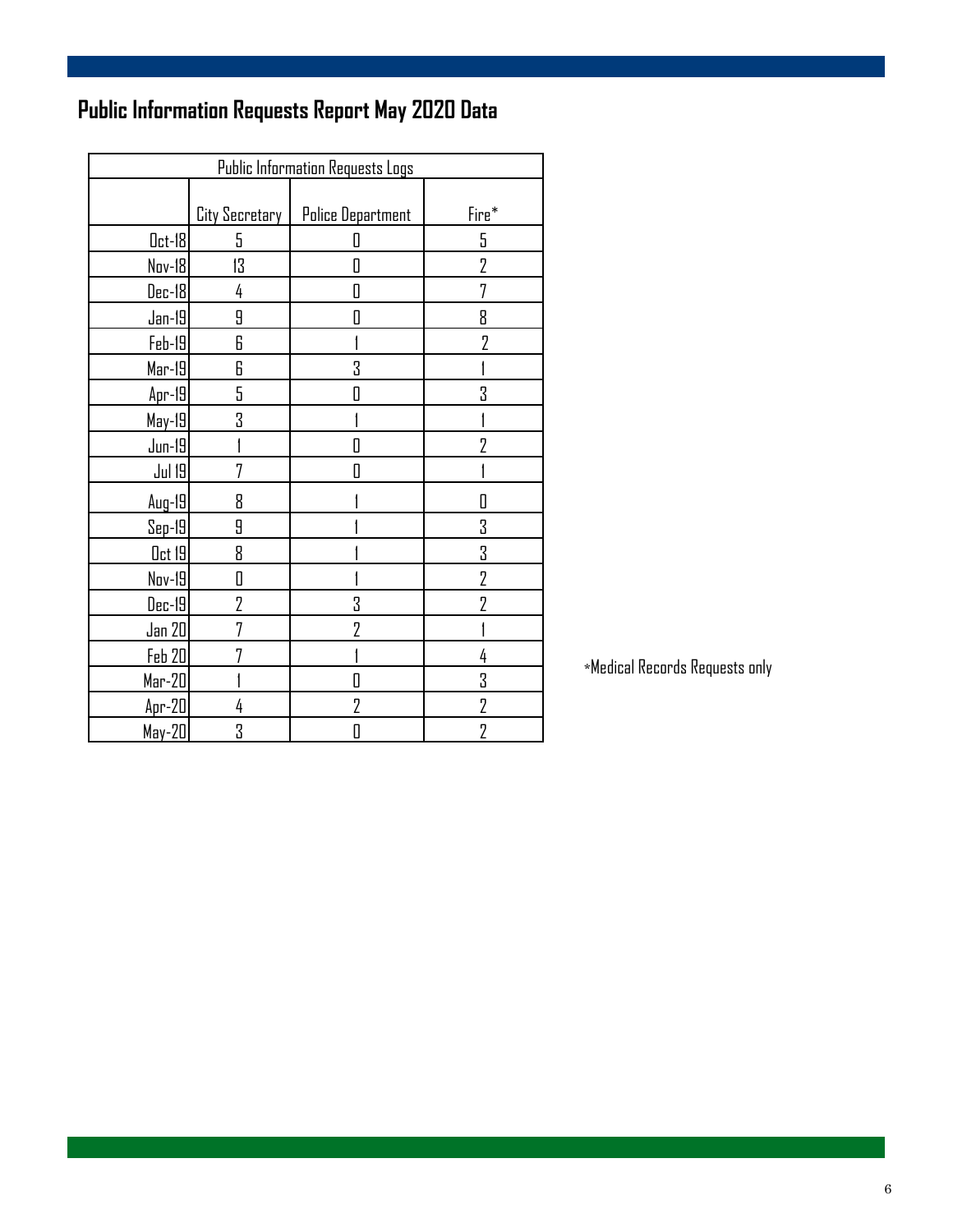### **Finance Department Report May 2020 Data**

#### **CITY OF PLAINVIEW Utility Billing Activity Report May 31, 2020**

|                                                              |    | <b>This Month</b> |     | $Y-T-D$   |     | <b>This Month</b><br><b>Last Year</b> |       | <b>Previous</b><br>$Y-T-D$ |       |
|--------------------------------------------------------------|----|-------------------|-----|-----------|-----|---------------------------------------|-------|----------------------------|-------|
| <b>Customers Billed</b>                                      |    | 7,734             |     | 61,490    |     | 7,698                                 |       | 61,706                     |       |
| Gallons Billed (000's)                                       |    | 88,073            |     | 535,259   |     | 76,133                                |       | 497,976                    |       |
| <b>Gallons Produced</b><br>(000's)                           |    | 121,736           |     | 636,900   |     | 86,389                                |       | 578,108                    |       |
| <b>Production Billed</b>                                     |    | 72.3%             |     | 84.0%     |     | 88.1%                                 |       |                            | 86.1% |
| New Meter Taps                                               |    | 3                 |     | 12        |     |                                       |       | 8                          |       |
| <b>New Customers</b><br>(Read-on's)                          |    | 64                |     | 546       |     | 86                                    |       | 605                        |       |
| Final Billing (Read-<br>Off's)                               |    | 43                |     | 515       |     | 94                                    |       | 630                        |       |
| Transfers (Off & On)                                         | 22 |                   | 204 |           |     | 20                                    |       | 236                        |       |
| 14 Day Contract                                              |    | 54                |     | 250       |     | 40                                    |       | 246                        |       |
| Dis-connects (Non-<br>Payment)                               |    |                   |     | 1,197     | 207 |                                       | 1,231 |                            |       |
| Misc. Customer Ser-<br>vice<br>(ie., re-read, leak<br>check) |    | 116               | 867 |           | 96  |                                       | 887   |                            |       |
| <b>Billing Re-cap</b>                                        |    |                   |     |           |     |                                       |       |                            |       |
| Water                                                        | \$ | 451,681           | \$  | 3,165,403 | \$  | 416,809                               | \$    | 3,040,470                  |       |
| Sewer                                                        |    | 218,817           |     | 1,617,105 |     | 207,174                               |       | 1,569,475                  |       |
| Refuse                                                       |    | 216,266           |     | 1,728,829 |     | 218,233                               |       | 1,743,766                  |       |
| <b>Transfer Fees</b>                                         |    | 275               |     | 2,525     |     | 400                                   |       | 3,100                      |       |
| <b>Total Billing</b>                                         | \$ | 887,039           | \$  | 6,513,862 | \$  | 842,616                               | \$    | 6,356,811                  |       |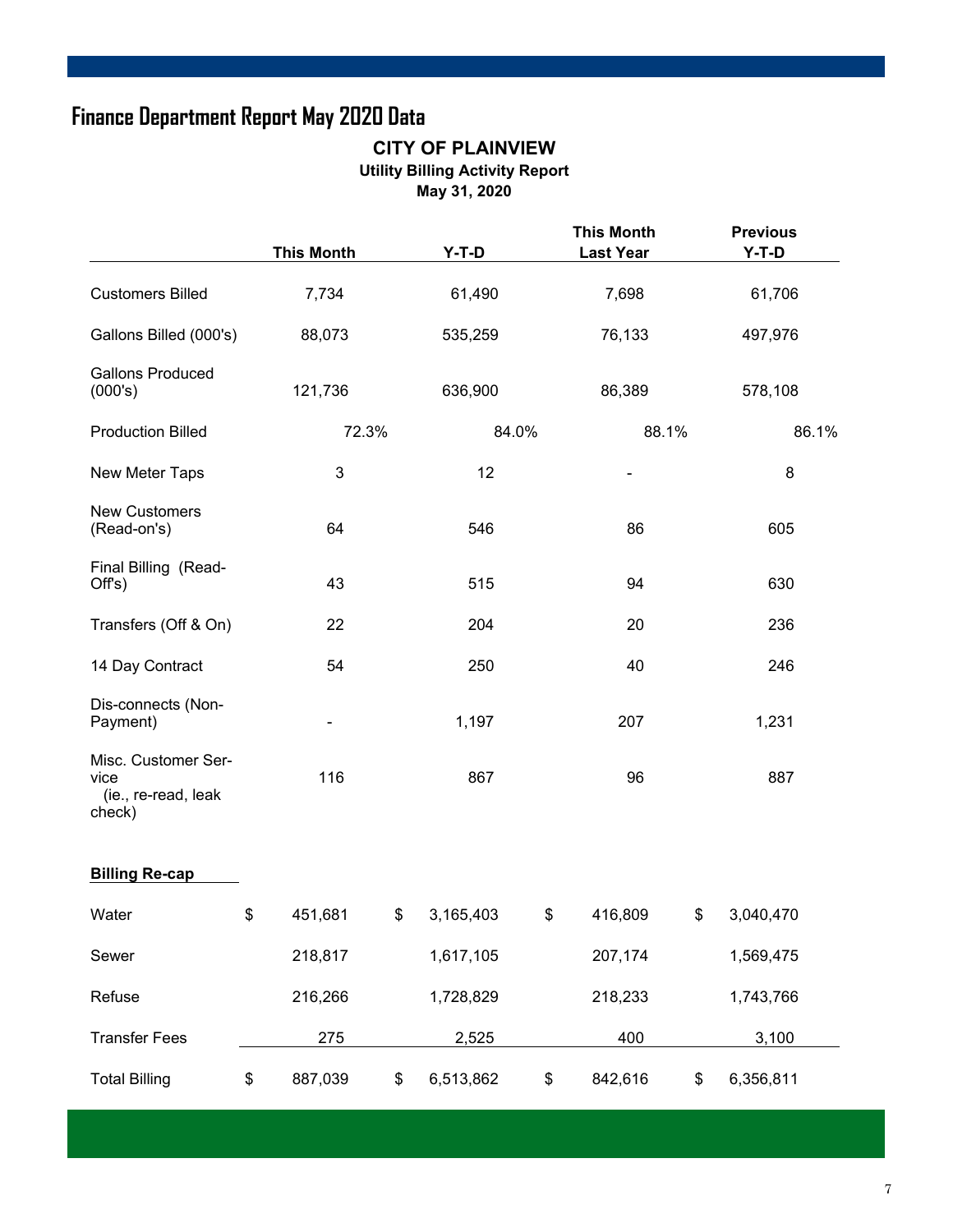### **Finance Department Report May 2020 Data Continued**



| City of Plainview May Sales Tax Collections (reflects spending from March 2020) |                                       |           |                  |                      |            |  |  |  |  |
|---------------------------------------------------------------------------------|---------------------------------------|-----------|------------------|----------------------|------------|--|--|--|--|
| Year                                                                            | <b>Net Payment (Deposit)</b> % Change |           | Audit Adjustment | Net of Audit Adjust- | l % Change |  |  |  |  |
|                                                                                 |                                       |           |                  | ment                 |            |  |  |  |  |
| 2020                                                                            | \$386,925.27                          | $-5.18%$  | \$3,496.15       | \$383,429.12         | $-6.12%$   |  |  |  |  |
| 2019                                                                            | \$408,060.32                          | 0.50%     | (\$370.96)       | \$408,431.28         | 0.85%      |  |  |  |  |
| 2018                                                                            | \$406,032.46                          | 2.26%     | \$1,056.98       | \$404,975.48         | 2.08%      |  |  |  |  |
| 2017                                                                            | \$397,077.08                          | $-0.64%$  | \$345.42         | \$396,731.66         | $-2.56%$   |  |  |  |  |
| 2016                                                                            | \$399,652.40                          | $-12.30%$ | (\$7,508.98)     | \$407,161.38         | $-10.30%$  |  |  |  |  |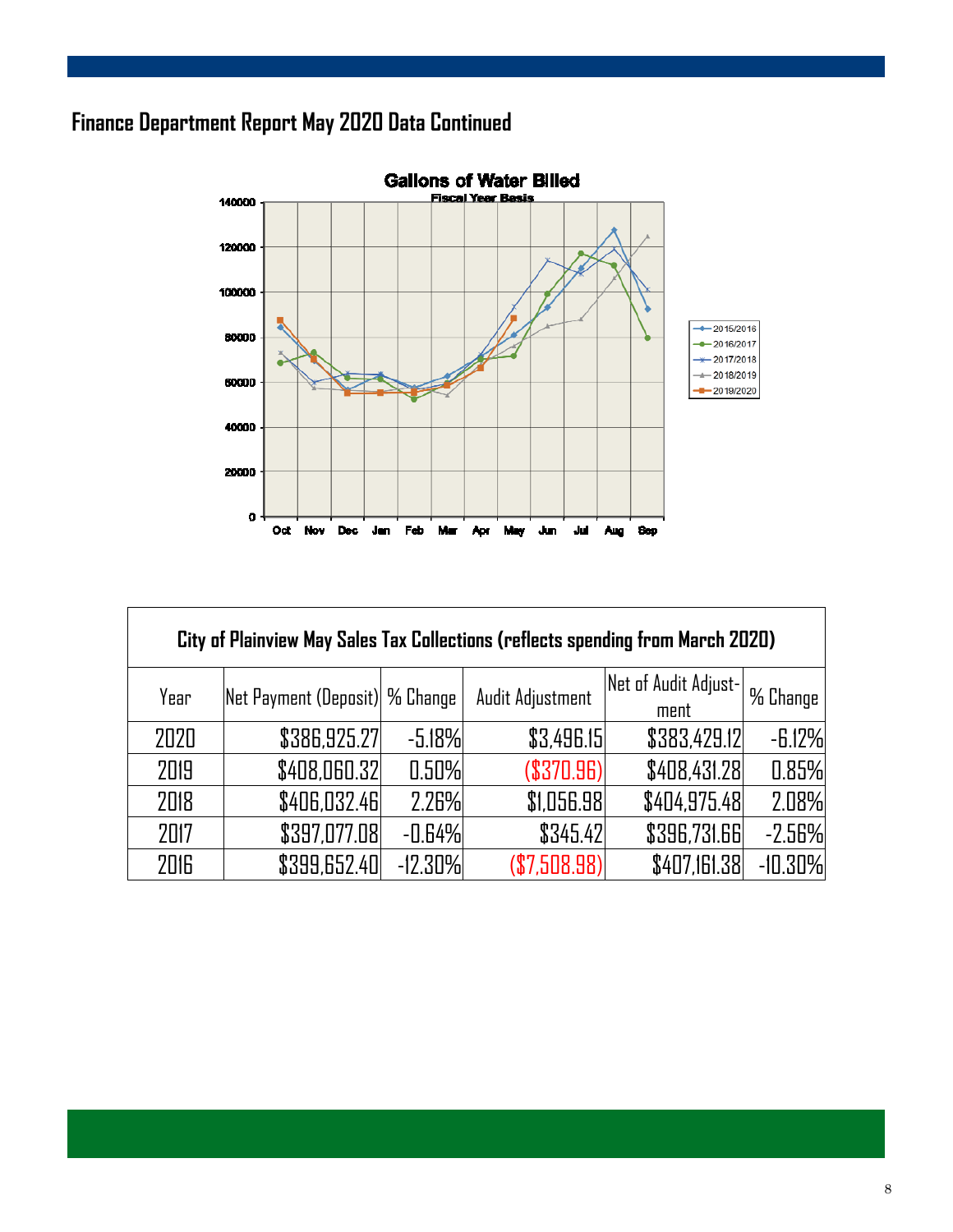### **Plainview Fire/EMS Monthly Report May 2020 Data**

### **EMS Runs**

|                            | May 2019 | May 2020 |
|----------------------------|----------|----------|
| <b>Total EMS Responses</b> | 159      | 198      |
| Patients Transported       | 125      | 141      |
| No Transports              | 30       | 42       |
| <b>Residents</b>           | 99       | 139      |
| Non-residents              | 26       | 56       |
| False Calls/Cancelled      |          | ١J       |

### **Fire Runs**

|                                       | May 2019 | May 2020 |
|---------------------------------------|----------|----------|
| <b>Total Responses</b>                | 178      | 182      |
| <b>Structure Fires</b>                |          |          |
| Vehicle Fires                         |          |          |
| Trash / Rubbish Fires/ Grass          |          | 3        |
| <b>EMS Backup / Medical Responses</b> | 119      | 126      |
| Hazardous conditions                  | Я        |          |
| <b>False Alarms</b>                   | 6        | Б        |
| Misc. Responses                       | 39       | 31       |
| Mutual Aid                            |          |          |

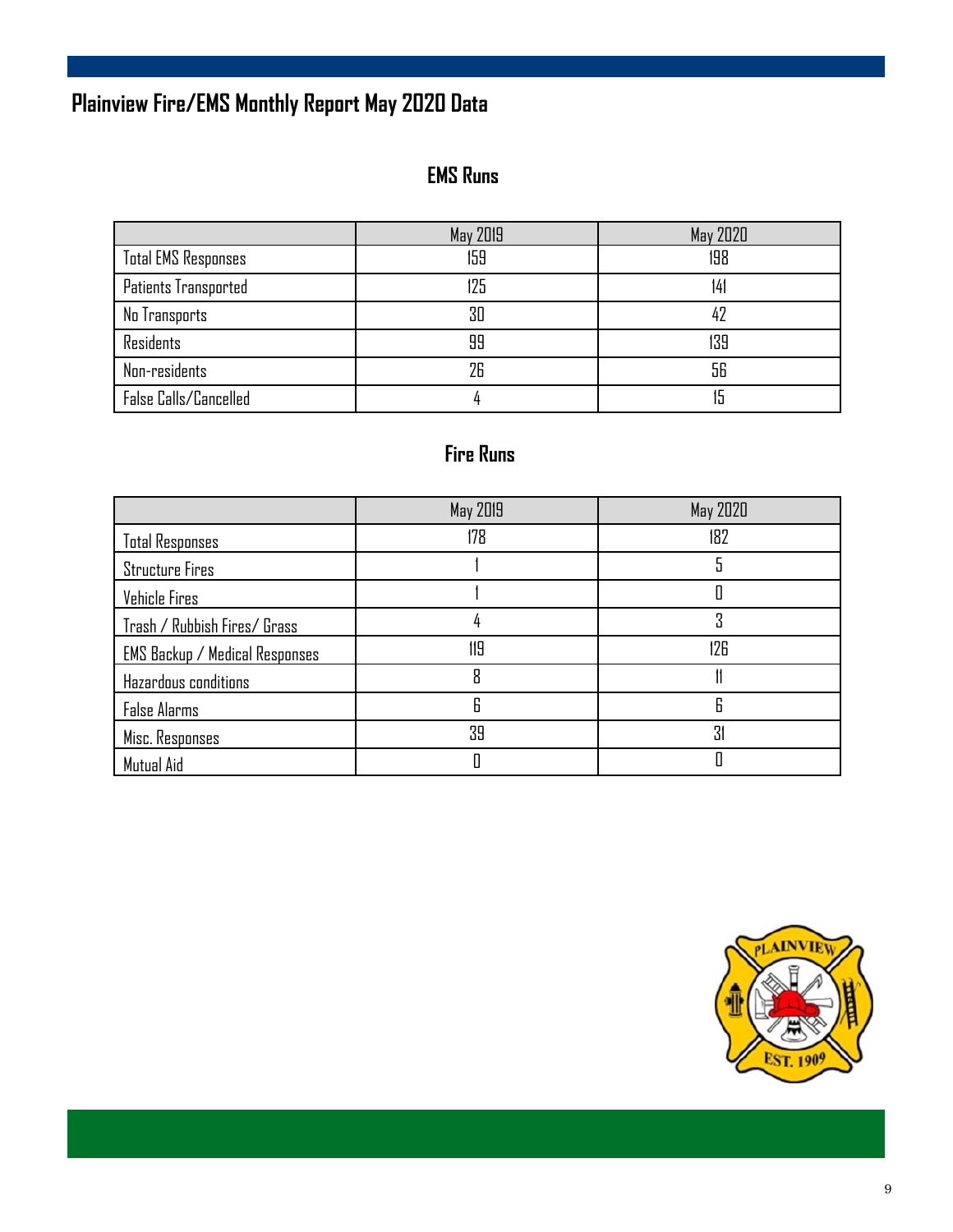### **Plainview Fire/EMS Monthly Report May 2020 Data**

Our May 2020 Covid-19 transports dropped off markedly this month. We only documented 3 transports related to COVID-19, 7 patients were transported with elevated body temperatures as well. This represents the actual patient condition or complaint upon assessment by our medics, not the call type the units were dispatched to. That is better indicated by the number of calls with a 3 minute or greater chute time. This is the time from dispatch to the unit actually going enroute to the call. COVID-19 calls require the crews to don the appropriate PPE prior to leaving and takes more time. 44 calls fall into this category.

71% of all responses had less than 8 minute response time with an overall average response time of 6:22 (min:sec). 16 responses had response times took over 10 minutes but were either outside the city limits or mutual aid to another district, this includes Seth Ward and the TDCJ prisons east of Plainview. Our average on scene time, that time after arrival of the EMS unit when assessment and treatment is administered prior to transporting to the hospital or returning to service, is 11:22. That number is less than what is considered mandatory for a critical patient nationwide. This is also just over the critical transport time for a major trauma patient as well. 99% of all calls for an ambulance are on scene less than 20 minutes. Our fire units averaged 6:48 for the first arriving unit on all fire calls, including EMS assist calls. Our units averaged 5 minutes for all structure fires in May. This is better than the national standard for structure fires in a municipal department.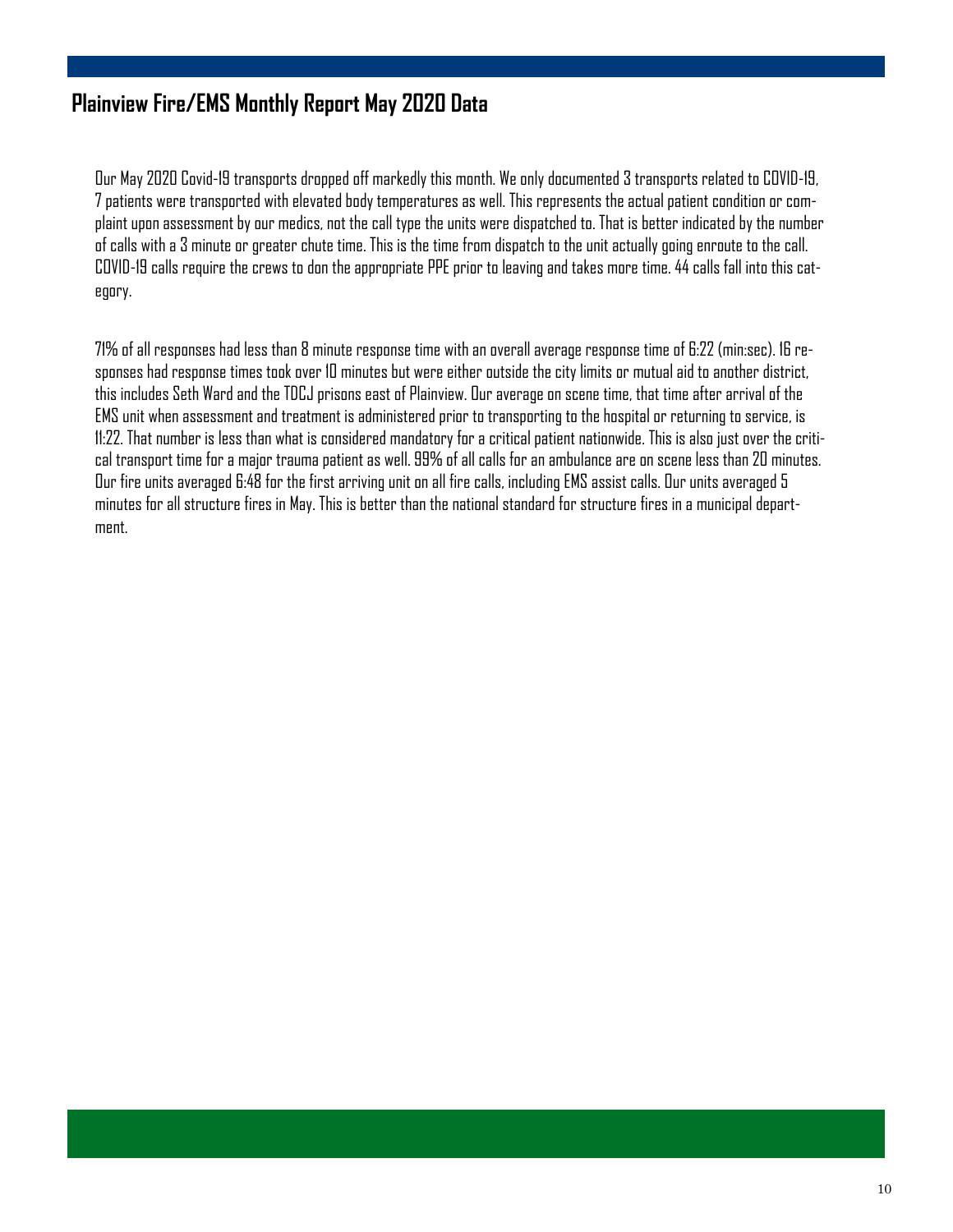### **Public Works Department Report May 2020 Data**

### **Water Reclamation**

| Total Gallons Treated 2020 | 33.98 Million Gallons |
|----------------------------|-----------------------|
| Total Gallons Treated 2019 | 39.33 Million Gallons |
| #'s of Sludge Removed 2020 | 273.420 lbs.          |
| #'s of Sludge Removed 2019 | 348.460 lbs.          |

| <b>Water Production</b> |            |              |
|-------------------------|------------|--------------|
| May 2020 Water Usage    |            |              |
| <b>CRMWA</b>            | WELL       | TOTAL        |
| 103,438,000             | 18.298.200 | 121.736.200  |
| May 2019 Water Usage    |            |              |
| <b>CRMWA</b>            | WELL       | <b>TOTAL</b> |
| 74,576,000              | 11.813.500 | 86,389,500   |

#### **Water Distribution/Collection 2020**

| Sewer Calls                | 49         |
|----------------------------|------------|
| Sewer Main Cleaned         | 12,030 ft. |
| Water Leaks                |            |
| Meters Changed Out         | 17         |
| Sewer Line Video Recording | R          |
| Sewer Line Video (feet)    | 1.500      |
| <b>Service Orders</b>      | 174        |

#### **Water Distribution/Collection 2019**

| Sewer Calls                |            |
|----------------------------|------------|
| Sewer Main Cleaned         | 16,600 ft. |
| Water Leaks                | 5          |
| Meters Changed Out         | 71         |
| Sewer Line Video Recording | Ш          |
| Sewer Line Video (feet)    | Ш          |
| <b>Service Orders</b>      | 157        |
|                            |            |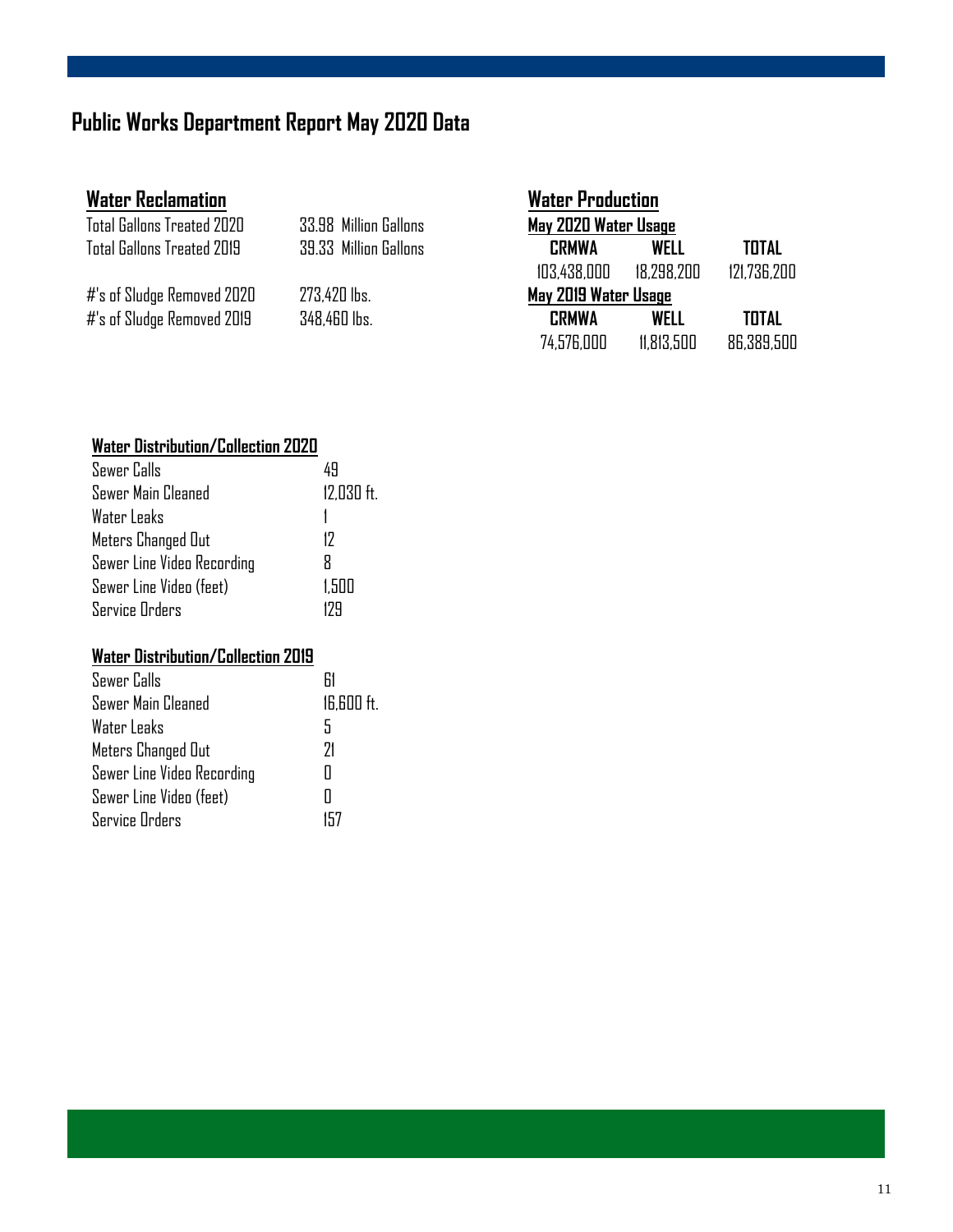## **Public Works Department Report May 2020 Data Continued**

### **Landfill**

| <b>INTAKE TOTALS</b>       | 2019    | 2020    | <b>DAILY AVERAGE TOTALS</b> |
|----------------------------|---------|---------|-----------------------------|
| Total Intake (tons)        | 3348.46 | 2908.41 | Total Intake (tons)         |
| <b>Blue Boxes (tons)</b>   | 13.62   | 4.73    | <b>Blue Boxes (tons)</b>    |
| Brush (tons)               | 168.84  | 199.37  | Brush (tons)                |
| Carcasses (tons)           | 1.06    | 1.47    | Carcasses (tons)            |
| Cons/Demo (tons)           | 338.20  | 273.04  | Cons/Demo (tons)            |
| Cardboard (tons)           | 10.14   | 5.39    | Cardboard (tons)            |
| <b>MSW-COMP</b> (tons)     | 2040.69 | 1884.57 | <b>MSW-COMP</b> (tons)      |
| <b>MSW-UNCOMP</b> (tons)   | 416.74  | 344.59  | MSW-UNCOMP (tons)           |
| <b>Roofing (tons)</b>      | 111.75  | 42.26   | <b>Roofing (tons)</b>       |
| Sludge (tons)              | 188.70  | 128.86  | Sludge (tons)               |
| Tires Shredded (tons)      | 58.72   | 24.13   | Tires Shredded (tons)       |
| <b>Tires by Quantity</b>   | 309.00  | 261     | <b>Tires by Quantity</b>    |
| Inert Material by Charge   | 1157.50 | 1112.5  | Inert Material by Charge    |
| Mulch (tons)               | 11.68   | 47.19   | Mulch (tons)                |
| recovered illegally dumped |         |         |                             |
| tires                      | 302     | 243     | Safety Class                |

During the Month of May, landfill staff worked to improve washouts and do some other spring cleaning in preparation for a Compliance Inspection by TCEQ. The landfill passed the inspection. They recycle center also began to open back up slowly and is processing cardboard and paper at this time.

| <b>DAILY AVERAGE TOTALS</b> | 2019   | 2020               |
|-----------------------------|--------|--------------------|
| Total Intake (tons)         | 124.02 | 111.86             |
| Blue Boxes (tons)           | 0.50   | 0.18               |
| Brush (tons)                | 6.25   | 7.67               |
| Carcasses (tons)            | 0.04   | 0.06               |
| Cons/Demo (tons)            | 12.53  | 10.50              |
| Cardboard (tons)            | 0.38   | 0.21               |
| MSW-COMP (tons)             | 75.58  | 72.48              |
| MSW-UNCOMP (tons)           | 15.43  | 13.25              |
| Roofing (tons)              | 4.14   | 1.63               |
| Sludge (tons)               | 6.99   | 4.96               |
| Tires Shredded (tons)       | 2.17   | 0.93               |
| <b>Tires by Quantity</b>    | 11.44  | 10.04              |
| Inert Material by Charge    | 42.87  | 42.79              |
| Mulch (tons)                | 0.43   | 1.82               |
|                             |        | <b>Heat Stress</b> |
| Satety Class                |        | and Safety         |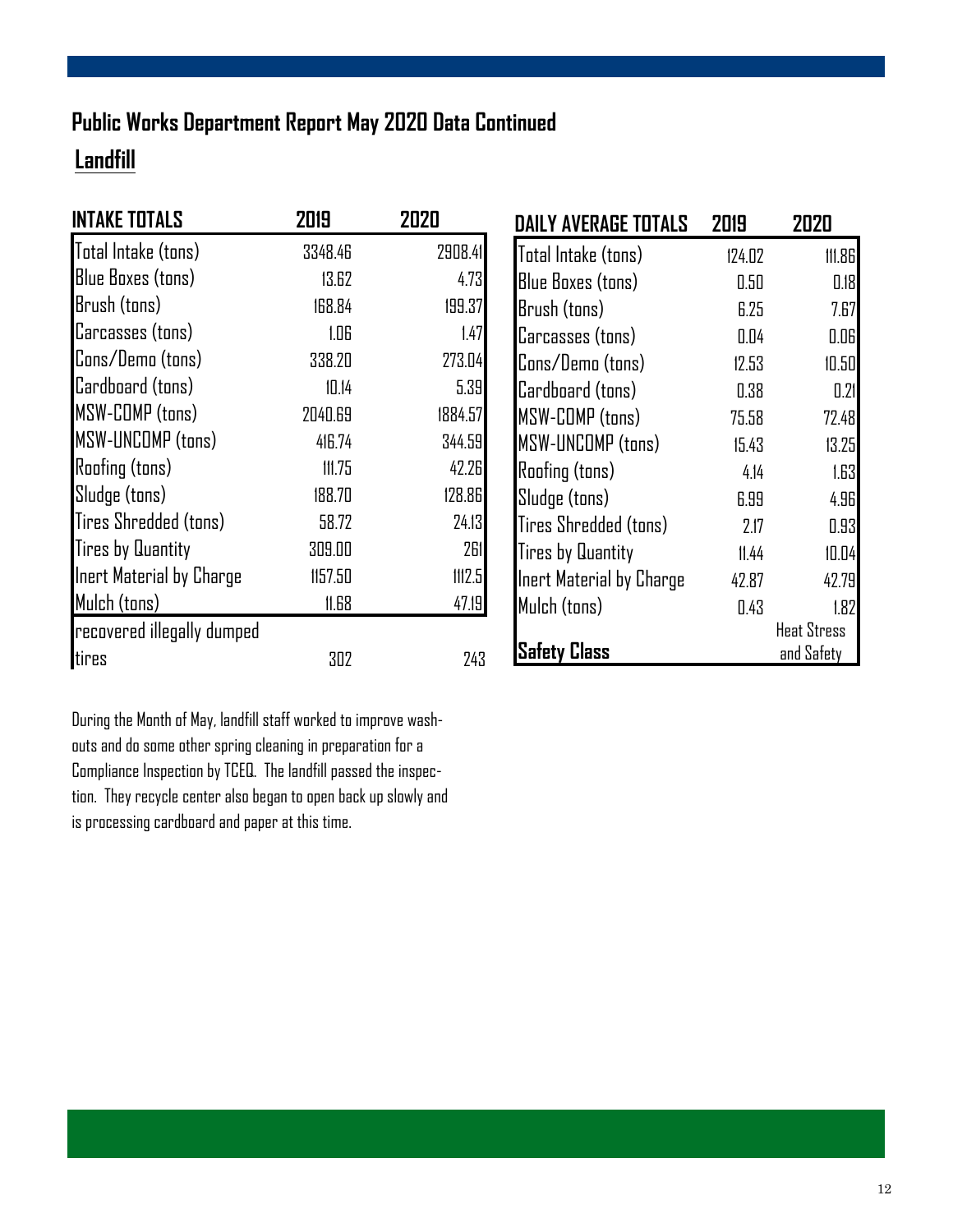### **Public Works Department Report May 2020 Data Continued**

### **Parks**

#### **Baseball**

Mowed and edge 2 time for month

#### **Parks**

Pick up trash and dump barrels. Open Park bathrooms Restock Park bathrooms every day, wash down and disinfect Turn water on to parks Mowed and edge Parks and Walking Track Fixed water leaks in Parks

#### **Playground**

Inspection of all playground when we disinfect on Monday and Thursday

#### **Building**

Rotary and Shelter closed for the month of May

#### **Community Gardens**

Fixed water leak at 28<sup>th</sup> garden weed eat around the outside of them

#### **Building Rentals**

**Buildings** Gazebo Pavilion Volleyball

#### **Vector**

| City lots      | 37 |
|----------------|----|
| Private lots   | 4  |
| Draws          | 4Π |
| Rights of ways | 47 |

#### **Plainview Point**

Installed rest of buffalo's and the Pavilion was put up

#### **Safety Meeting**

Near Miss

#### **Plainview Point Pavilion**



#### **Bricks**



#### **Buffaloes**

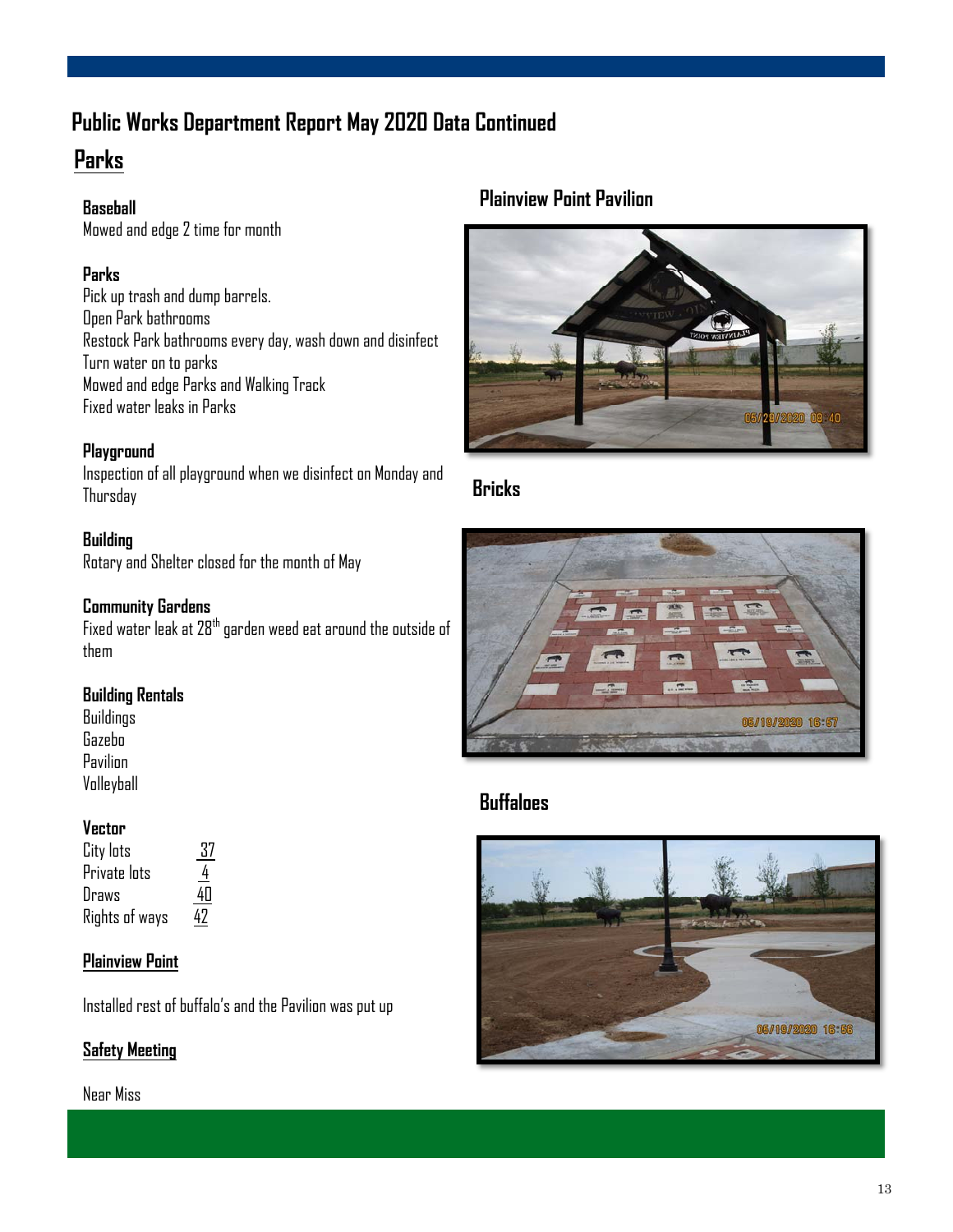### **Public Works Department Report May 2020 Data Continued**

#### **Streets**

| Month: May                                                          |              |                         |
|---------------------------------------------------------------------|--------------|-------------------------|
|                                                                     | 2019         | 2020                    |
| Street Maintenance Paved                                            |              |                         |
| Number of potholes                                                  | 174          | 40                      |
| Number of Cuts or Overlays                                          | 23           | 19                      |
| Square Feet of Cuts & Overlays                                      | 176          | 103,986                 |
| Feet of curb & Gutter                                               | 6            | L                       |
| Square Feet of Valley gutter                                        | 0            | П                       |
| Square Feet of Sidewalk<br>Square Feet of other concrete<br>repairs | L<br>L       | L<br>4,452              |
| Gallons used Brine or Lime                                          | 0            | Ш                       |
| Feet of Crack Seal                                                  | L            | П                       |
| SY of Seal Coat                                                     | 0            | П                       |
| SY or gallons of Fog or Scrub Seal                                  | П            | II                      |
| <b>Street Maintenance Unpaved</b>                                   |              |                         |
| Miles of road graded                                                | 17.20        | 5.28                    |
| Miles of drainage ditches graded                                    | 0.00         | 0.00                    |
| Water Ways                                                          | 0.00         | 6.00                    |
| <b>Street Sweepers</b>                                              |              |                         |
| <b>Miles Swept</b>                                                  | 20           | $\overline{2}$          |
| gallons used                                                        | 6.000        | 10                      |
| <b>Street Safety</b>                                                |              |                         |
| Signs replaced                                                      | 9            | L                       |
| Signs repaired                                                      | 3            | $\overline{2}$          |
| Sign Cost                                                           | \$331.00     | \$205.00                |
| <b>Feet of Striping</b>                                             | 5268         | L                       |
| Vector Control                                                      |              |                         |
| Miles Sprayed                                                       | 0            | O                       |
| <b>Acres Treated</b>                                                | 18           | 3                       |
| Aerial Spay                                                         | П            | П                       |
| <b>Monthly Safety Topic</b>                                         | 2Lane Wrk Zn | Flgn/Hard Hat<br>Safety |

1. Routine pothole and brick utility cuts repairs .

2. Major asphalt repairs on the streets that are going to be seal coated this year.

3. Routine street sweeping.

4. Sprayed weeds on some of the streets that are going to be seal coated this year.

5. Cleaned up the chemical building ,treated water with larvicide .

6 Installed the a mosquito sprayer on the new vector truck.

7. Hauled material to the golf coarse .

8. Set up traffic devises at 2 locations on Quincy for the Water Dpt.

9. Called in utilities for locations to put up a couple of new signs ,and repaired 2 traffic signs.

10. Routine unpaved road maintenances .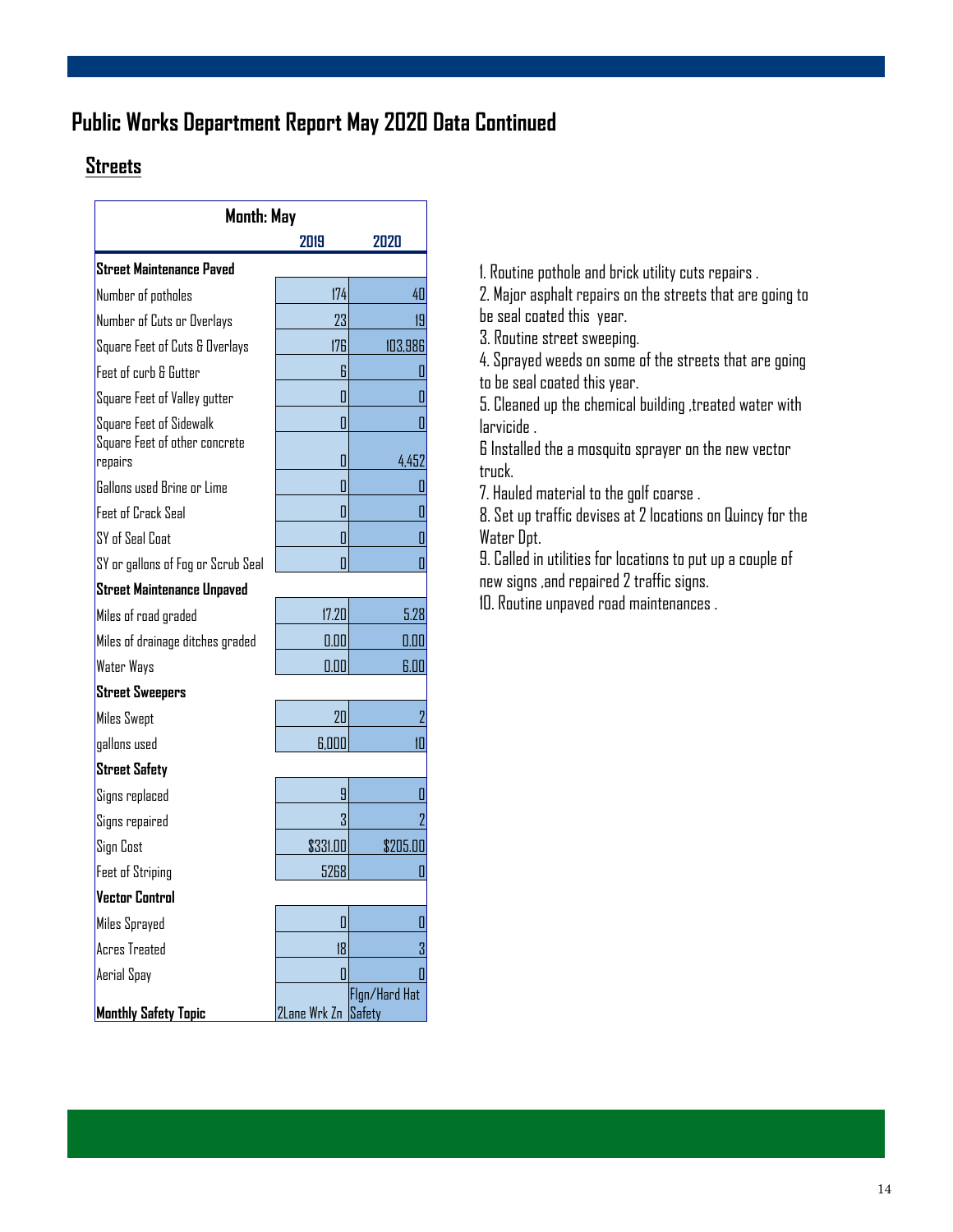### **Unger Library Report May 2020 Data**

#### **Stay at Home Directive Hours—Library Closed to the Public**

MWF 9:00 AM TO 6:00 PM SAT: 9:00 AM TO 5:00 PM SUN: CLOSED

The Library continued its closure to the public throughout the month of May. As of the end of the month, it was announced the Library would reopen on June 1st.

Curbside checkout continues to be popular, as is the online order form.

Use of OverDrive e-books and streaming audio books continued to be high, with nearly 100 more e-books and almost 50 more audio books being circulated than in the month of April.

Additional activities by the library staff:

"Spring cleaning", weeding, and technical services duties continued throughout April Continued identifying and reclassifying young adult (teen) materials for new area Began to shift YA books to the new location in late May.

#### **May 2020 Library Statistics**

| Number of visitors:                                        | 0      |
|------------------------------------------------------------|--------|
| Number of patrons registered:                              | 37,052 |
| OverDrive registered patrons                               | 279    |
| Circulation:                                               | 537    |
| Number of Database Searches:                               | 19     |
| Electronic Periodical Article Usage:                       | 0      |
| Electronic Book Usage (TexShare databases):                | 7      |
| Electronic Book Usage (OverDrive)                          | 2,401  |
| Digital Audiobook usage (OverDrive)                        | 607    |
| Number of Juvenile Programs:                               | 0      |
| Number of Adult Programs:                                  | 0      |
| Juvenile Program Attendance:                               | 0      |
| Adult Program Attendance:                                  |        |
| Computer Usage                                             | 0      |
| Materials Added:                                           | 529    |
| Materials Withdrawn                                        | 49     |
| Total number of materials/resources (includes electronic): | 81,652 |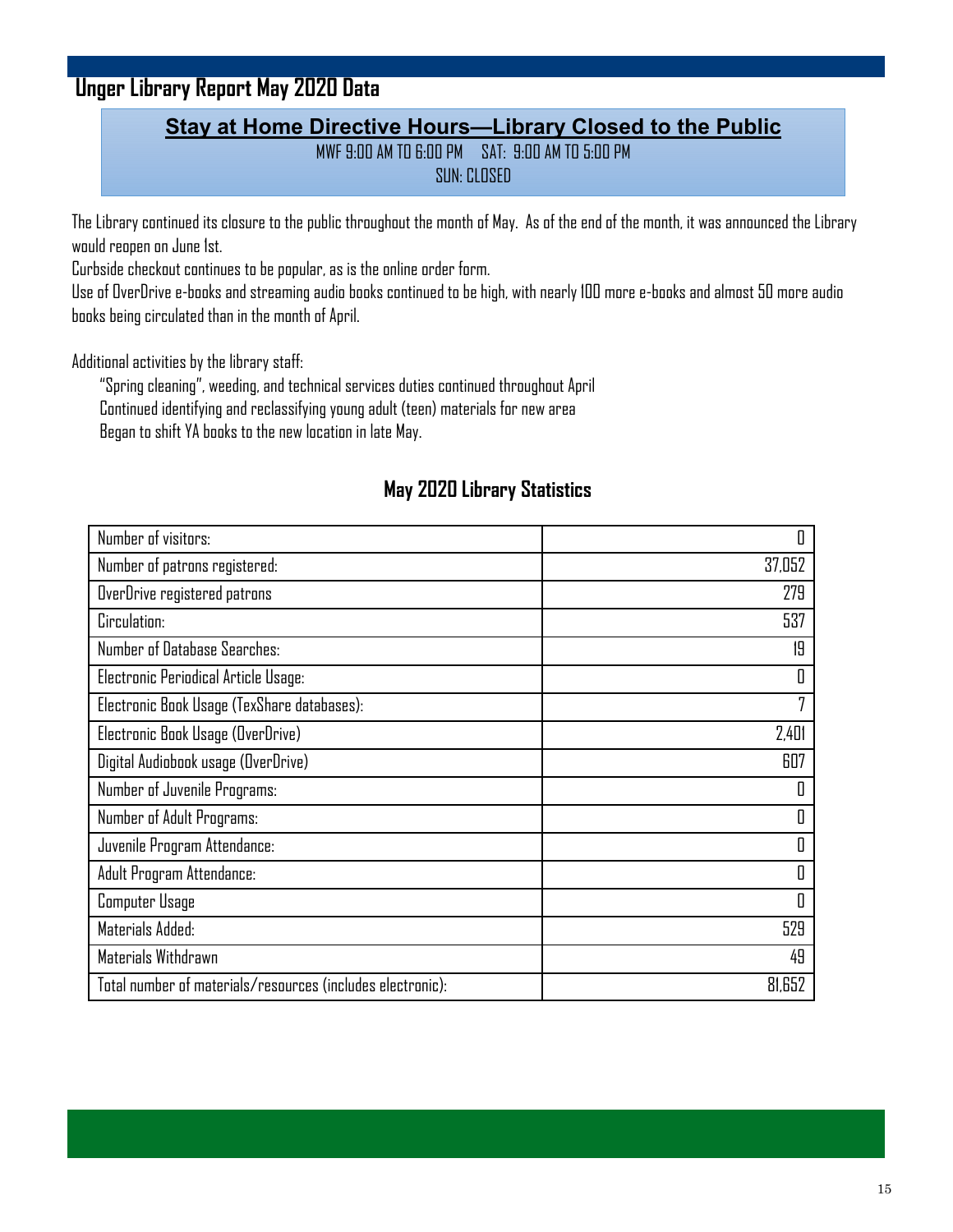#### From the desk of **City of Plainview IT Department**

PLAINVIEW.TX explore the apportunities

# **6 Steps to Securing IoT Devices and Taking Back Your Privacy**

In today's world we are more connected than ever — not only to each other, but to our devices. For example, people now have the ability to open and close their garage doors and even start their cars directly from their phones. But what information do we put at risk when we do all of these amazing things?

Securing Internet of Things (IoT) devices and keeping personally identifiable information (PII) safe and secure these days is of the utmost importance.

| <b>IoT Information</b><br><b>Collection</b>                        | When you buy the latest IoT device, you need to be aware of two<br>things: First, IoT devices collect your information, and second, that<br>information is always accessible.                                                                                                                                                                                                                                                                                                                                                                                                                                              |
|--------------------------------------------------------------------|----------------------------------------------------------------------------------------------------------------------------------------------------------------------------------------------------------------------------------------------------------------------------------------------------------------------------------------------------------------------------------------------------------------------------------------------------------------------------------------------------------------------------------------------------------------------------------------------------------------------------|
|                                                                    | So, what exactly is information collection? Think of a common<br>steaming service, like Netflix. Once you sign up, you'll start<br>receiving emails from Netflix letting you know they've added a new<br>TV show that you might enjoy. And the thing is, they're usually right!<br>That's because your viewing history and ratings have been<br>transmitted through an algorithm to determine what else you'd be<br>willing to watch, and thus, continue your subscription. Now imagine<br>every device you have on your home network collecting this type of<br>information. It's a scary thought!                        |
| <b>Keeping Your</b><br><b>Information Secure</b><br>on IoT Devices | While technology enables you to control your life from your<br>fingertips, your information is at everyone else's fingertips as well.<br>Security isn't fun or flashy, and because of this, some companies<br>do not give it the consideration it deserves before they bring their<br>products to market.                                                                                                                                                                                                                                                                                                                  |
|                                                                    | Very often when you buy an IoT device or utilize a company's<br>service you have unknowingly allowed them to collect information<br>about you. That agreement you have to sign before you can use<br>any of their items is written by their lawyers, and unfortunately,<br>without saying yes you can't use that fancy new gadget. All of these<br>companies know it, which is why hundreds of pages sit between<br>you and your new purchase. Always verify a charity's authenticity<br>before making donations. For assistance with verification, utilize the<br>Federal Trade Commission's (FTC) page on Charity Scams. |